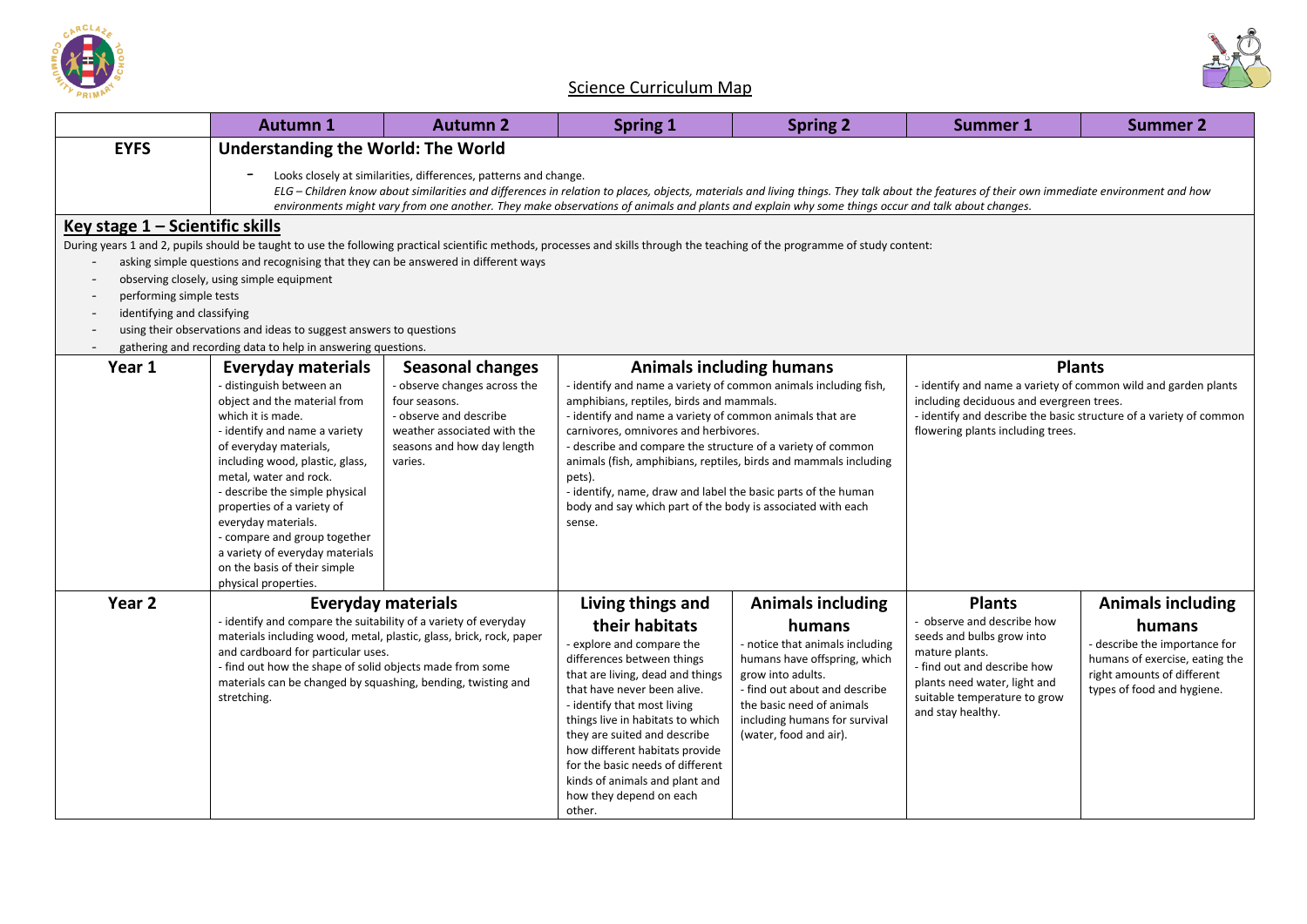| <b>ARCLAS</b> |                                                                                                                                                                                                                                                                                         |  |
|---------------|-----------------------------------------------------------------------------------------------------------------------------------------------------------------------------------------------------------------------------------------------------------------------------------------|--|
| PRIMA         | - identify and name a variety<br>of plants and animals in their<br>habitats including<br>microhabitats.<br>- describe how animals obtain<br>their food from plants and<br>other animals using the idea of<br>a simple food chain and<br>identify and name different<br>sources of food. |  |
|               |                                                                                                                                                                                                                                                                                         |  |

## **Lower Key Stage 2 – Scientific skills**

During years 3 and 4, pupils should be taught to use the following practical scientific methods, processes and skills through the teaching of the programme of study content:

- asking relevant questions and using different types of scientific enquiries to answer them
- setting up simple practical enquiries, comparative and fair tests
- making systematic and careful observations and, where appropriate, taking accurate measurements using standard units, using a range of equipment, including thermometers and data loggers
- gathering, recording, classifying and presenting data in a variety of ways to help in answering questions
- recording findings using simple scientific language, drawings, labelled diagrams, keys, bar charts, and tables
- reporting on findings from enquiries, including oral and written explanations, displays or presentations of results and conclusions
- using results to draw simple conclusions, make predictions for new values, suggest improvements and raise further questions
- identifying differences, similarities or changes related to simple scientific ideas and processes
- using straightforward scientific evidence to answer questions or to support their findings.

| Year 3 | Rocks<br>- compare and group together<br>different kinds of rocks on the<br>basis of their appearance and<br>simple physical properties.<br>- describe in simple terms how<br>fossils are formed when things<br>that have lived are trapped<br>within rock.<br>- recognise that soils are made<br>from rocks and organic matter.<br>- recognise that shadows are<br>formed when light from a light<br>source is blocked by an<br>opaque object.<br>- find patterns in the way that<br>the size of the shadows<br>change. | <b>Forces and magnets</b><br>- compare how things move on<br>different surfaces.<br>- notice that some forces need<br>contact between two objects<br>but magnetic forces can act at<br>a distance.<br>- observe how magnets attract<br>or repel each other and attract<br>some materials and not<br>others.<br>- compare and group together<br>a variety of everyday materials<br>on the basis of whether they<br>are attracted to a magnet and<br>identify magnetic materials.<br>and seed dispersal. | <b>Animals including</b><br>humans<br>- identify that animals<br>including humans need the<br>right types and amounts of<br>nutrition, and that they cannot<br>make their own food; they get<br>their nutrition from what they<br>eat.<br>- identify that humans and<br>some other animals have<br>skeletons and muscles for<br>support, protect and<br>movement. | <b>Plants</b><br>- identify and describe the<br>functions of different parts of<br>flowering plants: roots,<br>stem/trunk, leaves and<br>flowers.<br>- explore the requirements of<br>plants for life and growth (air,<br>light, water, nutrients from soil<br>and room to grow) and how<br>they vary from plant to plant.<br>- investigate the way in which<br>water is transported within<br>plants.<br>- explore the part that flowers<br>play in the lifecycle of<br>flowering plants, including<br>pollination, seed formation | Light<br>- recognise that they need light in order to see things and that<br>dark is the absence of light.<br>- notice that light is reflected from surfaces.<br>- recognise that light from the sun can be dangerous and that<br>there are ways to protect their eyes. |
|--------|--------------------------------------------------------------------------------------------------------------------------------------------------------------------------------------------------------------------------------------------------------------------------------------------------------------------------------------------------------------------------------------------------------------------------------------------------------------------------------------------------------------------------|--------------------------------------------------------------------------------------------------------------------------------------------------------------------------------------------------------------------------------------------------------------------------------------------------------------------------------------------------------------------------------------------------------------------------------------------------------------------------------------------------------|-------------------------------------------------------------------------------------------------------------------------------------------------------------------------------------------------------------------------------------------------------------------------------------------------------------------------------------------------------------------|-------------------------------------------------------------------------------------------------------------------------------------------------------------------------------------------------------------------------------------------------------------------------------------------------------------------------------------------------------------------------------------------------------------------------------------------------------------------------------------------------------------------------------------|-------------------------------------------------------------------------------------------------------------------------------------------------------------------------------------------------------------------------------------------------------------------------|
|--------|--------------------------------------------------------------------------------------------------------------------------------------------------------------------------------------------------------------------------------------------------------------------------------------------------------------------------------------------------------------------------------------------------------------------------------------------------------------------------------------------------------------------------|--------------------------------------------------------------------------------------------------------------------------------------------------------------------------------------------------------------------------------------------------------------------------------------------------------------------------------------------------------------------------------------------------------------------------------------------------------------------------------------------------------|-------------------------------------------------------------------------------------------------------------------------------------------------------------------------------------------------------------------------------------------------------------------------------------------------------------------------------------------------------------------|-------------------------------------------------------------------------------------------------------------------------------------------------------------------------------------------------------------------------------------------------------------------------------------------------------------------------------------------------------------------------------------------------------------------------------------------------------------------------------------------------------------------------------------|-------------------------------------------------------------------------------------------------------------------------------------------------------------------------------------------------------------------------------------------------------------------------|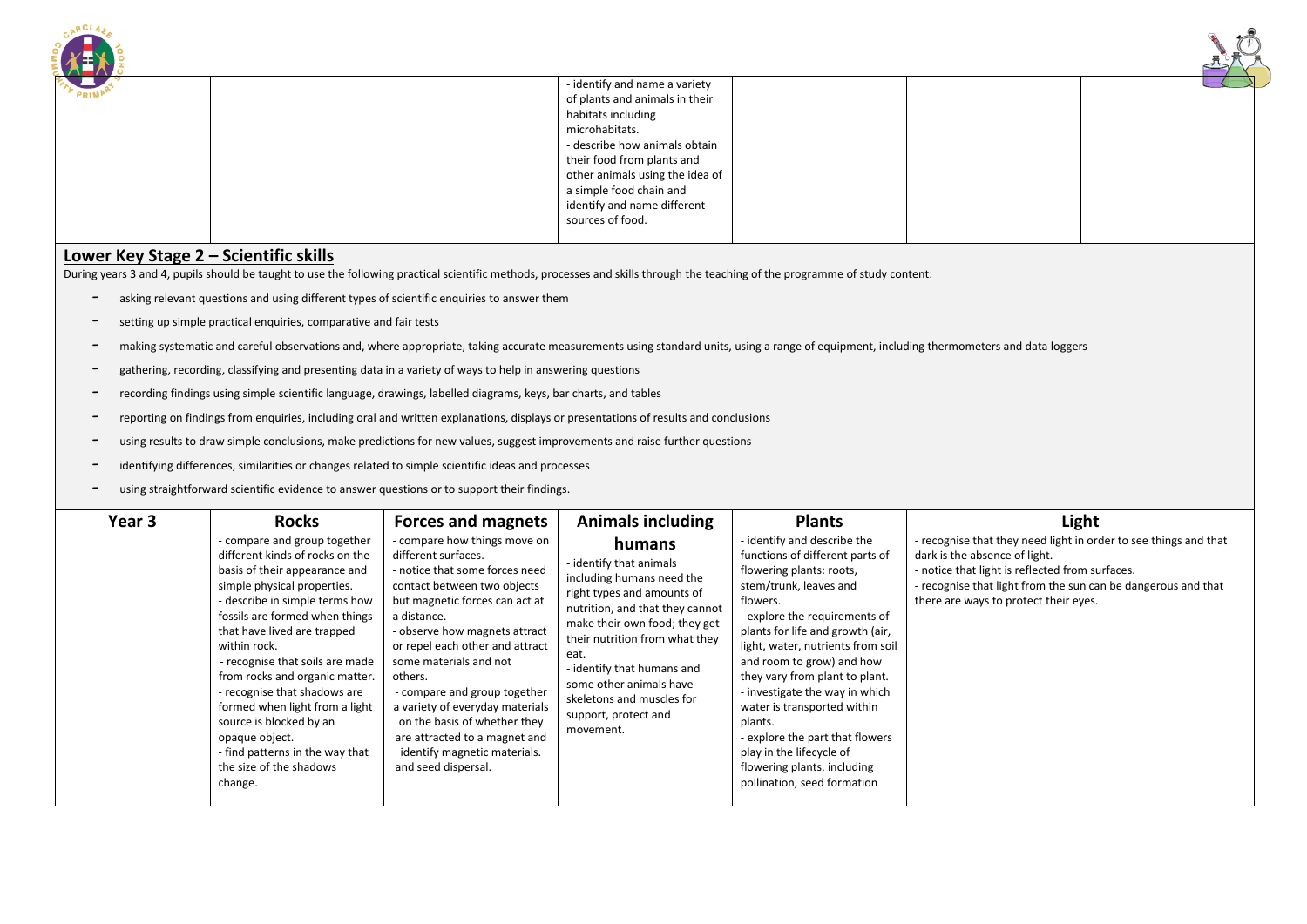| Year 4<br>Sound<br>- identify how sounds are made, associating some of them with<br>something vibrating.<br>- recognise that vibrations from sound travel through a medium<br>to the ear.<br>- find patterns between the pitch of a sound and features of the<br>object that produced it.<br>- find patterns between the volume of a sound and the strength<br>of the vibrations that produced it.<br>- recognise that sounds gets fainter as the distance from the<br>sound source increases. | <b>States of matter</b><br>compare and group materials<br>together, according to<br>whether they are solids,<br>liquids or gases.<br>- observe that some materials<br>change state when they are<br>heated or cooled, and<br>measure or research the<br>temperature at which this<br>happens in degrees Celsius.<br>- identify the part played by<br>evaporation and condensation<br>in the water cycle and<br>associate the rate of<br>evaporation with temperature.<br>- recognise some common<br>conductors and insulators and<br>associate metals with being<br>good conductors. | <b>Electricity</b><br>- identify common appliances<br>that run on electricity.<br>- construct a simple series<br>electrical circuit, identifying<br>and naming its basic parts,<br>including cells, wires, bulbs,<br>switches and buzzers.<br>- identify whether or not a<br>lamp will light in a simple<br>series circuit, based on<br>whether or not the lamp is<br>part of a complete loop with a<br>battery.<br>- recognise that a switch opens<br>and closes a circuit and<br>associate this with whether or<br>not a lamp lights in a simple<br>circuit.<br>producers, predators and prey. | Living things and<br>their habitats<br>- recognise that living things<br>can be grouped in a variety of<br>ways.<br>- explore and use classification<br>keys to help group, identify<br>and name a variety of living<br>things in their local and wider<br>environment.<br>- recognise that environments<br>can change and that this can<br>sometimes pose dangers to<br>living things. | <b>Animals including</b><br>humans<br>- describe the simple functions<br>of the basic parts of the<br>digestive system in humans<br>- identify the different types of<br>teeth in humans and their<br>simple functions.<br>- construct and interpret a<br>variety of food chains,<br>identifying |
|------------------------------------------------------------------------------------------------------------------------------------------------------------------------------------------------------------------------------------------------------------------------------------------------------------------------------------------------------------------------------------------------------------------------------------------------------------------------------------------------|--------------------------------------------------------------------------------------------------------------------------------------------------------------------------------------------------------------------------------------------------------------------------------------------------------------------------------------------------------------------------------------------------------------------------------------------------------------------------------------------------------------------------------------------------------------------------------------|--------------------------------------------------------------------------------------------------------------------------------------------------------------------------------------------------------------------------------------------------------------------------------------------------------------------------------------------------------------------------------------------------------------------------------------------------------------------------------------------------------------------------------------------------------------------------------------------------|-----------------------------------------------------------------------------------------------------------------------------------------------------------------------------------------------------------------------------------------------------------------------------------------------------------------------------------------------------------------------------------------|--------------------------------------------------------------------------------------------------------------------------------------------------------------------------------------------------------------------------------------------------------------------------------------------------|
|------------------------------------------------------------------------------------------------------------------------------------------------------------------------------------------------------------------------------------------------------------------------------------------------------------------------------------------------------------------------------------------------------------------------------------------------------------------------------------------------|--------------------------------------------------------------------------------------------------------------------------------------------------------------------------------------------------------------------------------------------------------------------------------------------------------------------------------------------------------------------------------------------------------------------------------------------------------------------------------------------------------------------------------------------------------------------------------------|--------------------------------------------------------------------------------------------------------------------------------------------------------------------------------------------------------------------------------------------------------------------------------------------------------------------------------------------------------------------------------------------------------------------------------------------------------------------------------------------------------------------------------------------------------------------------------------------------|-----------------------------------------------------------------------------------------------------------------------------------------------------------------------------------------------------------------------------------------------------------------------------------------------------------------------------------------------------------------------------------------|--------------------------------------------------------------------------------------------------------------------------------------------------------------------------------------------------------------------------------------------------------------------------------------------------|

## **Upper Key Stage 2 – Scientific skills**

.ACLAm

During years 5 and 6, pupils should be taught to use the following practical scientific methods, processes and skills through the teaching of the programme of study content:

- planning different types of scientific enquiries to answer questions, including recognising and controlling variables where necessary

- taking measurements, using a range of scientific equipment, with increasing accuracy and precision, taking repeat readings when appropriate

- recording data and results of increasing complexity using scientific diagrams and labels, classification keys, tables, scatter graphs, bar and line graphs

- using test results to make predictions to set up further comparative and fair tests

- reporting and presenting findings from enquiries, including conclusions, causal relationships and explanations of and degree of trust in results, in oral and written forms such as displays and other presentations - identifying scientific evidence that has been used to support or refute ideas or arguments

| Year 5 | <b>Properties and</b>                                                                                                                                                                                                                                                                                                                                                                              | <b>Animals including</b>                                          | <b>Forces</b>                                                                                                                                                                                                                                                                                                                                                                             | Earth and space                                                                                                                                                                                                                                                                                                                                                                                  | Living things and                                                                                                                                                                                     |
|--------|----------------------------------------------------------------------------------------------------------------------------------------------------------------------------------------------------------------------------------------------------------------------------------------------------------------------------------------------------------------------------------------------------|-------------------------------------------------------------------|-------------------------------------------------------------------------------------------------------------------------------------------------------------------------------------------------------------------------------------------------------------------------------------------------------------------------------------------------------------------------------------------|--------------------------------------------------------------------------------------------------------------------------------------------------------------------------------------------------------------------------------------------------------------------------------------------------------------------------------------------------------------------------------------------------|-------------------------------------------------------------------------------------------------------------------------------------------------------------------------------------------------------|
|        | changes of<br>materials<br>- compare and group together<br>everyday materials on the<br>basis of their properties,<br>including their hardness,<br>solubility, transparency,<br>conductivity (electrical and<br>thermal), and response to<br>magnets<br>- know that some materials<br>will dissolve in liquid to form a<br>solution, and describe how to<br>recover a substance from a<br>solution | humans<br>- describe the changes as<br>humans develop to old age. | - explain that unsupported objects fall towards the Earth because<br>of the force of gravity acting between the Earth and the falling<br>object<br>- identify the effects of air resistance, water resistance and<br>friction, that act between moving surfaces<br>- recognise that some mechanisms including levers, pulleys and<br>gears allow a smaller force to have a greater effect | <b>Planescribe the movement of</b><br>the Earth and other planets<br>relative to the sun in the solar<br>system<br>- describe the movement of<br>the moon relative to the Earth<br>- describe the sun, Earth and<br>moon as approximately<br>spherical bodies<br>- use the idea of the Earth's<br>rotation to explain day and<br>night and the apparent<br>movement of the sun across<br>the sky | their habitats<br>- describe the differences in<br>the life cycles of a mammal, an<br>amphibian, an insect and a<br>bird.<br>- describe the process of<br>reproduction in some plants<br>and animals. |